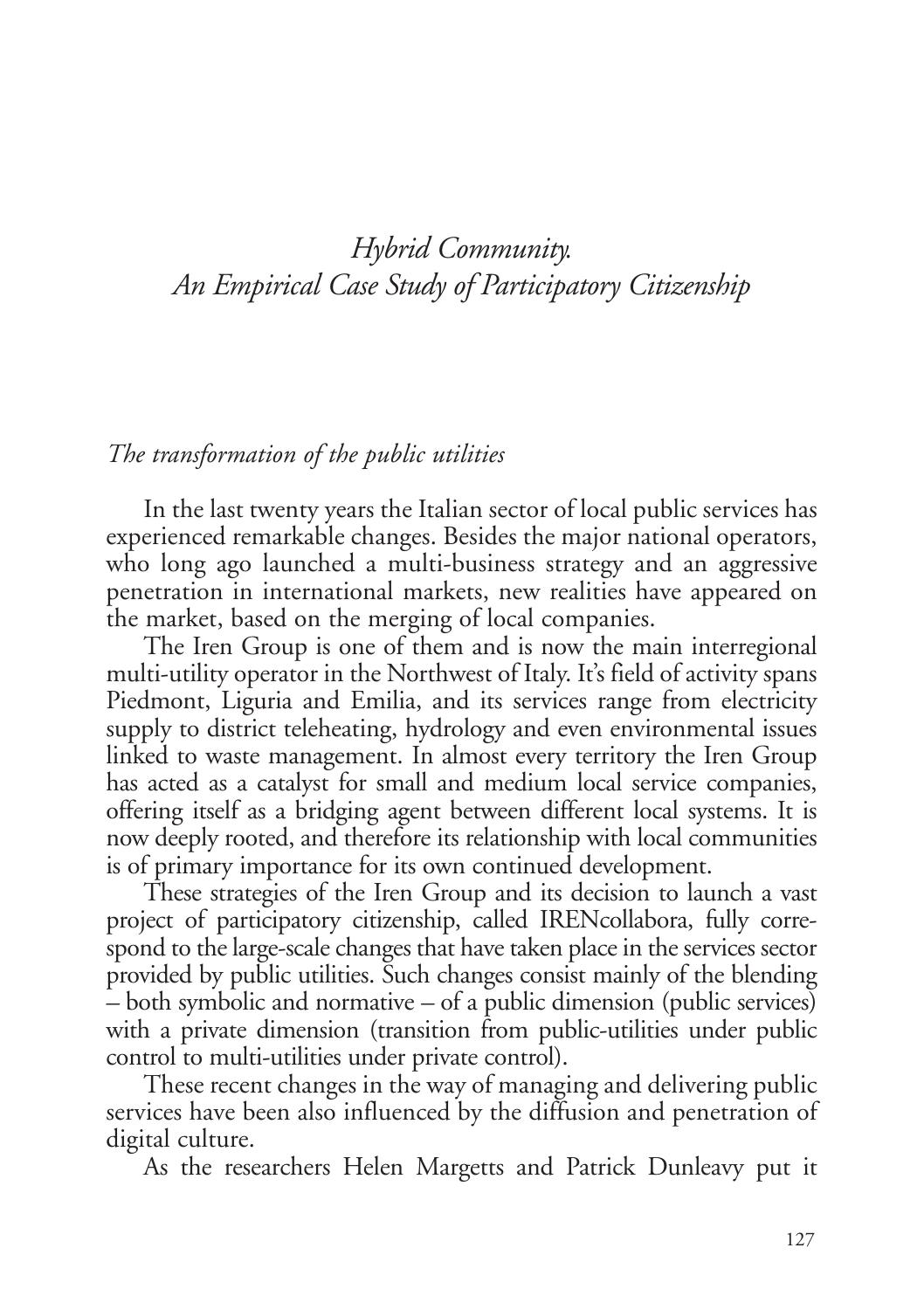(2013), there are two confronted models at the root of these new trends: Public Management has shifted from a prevailing, almost exclusive model, the so-called NPM (New Public Management), to a new model, the DEG (Digital Era Governance), which strongly favours the adoption of digital communication technologies in the management and delivery of services for citizens.

Basically, the challenge is to understand how the new wave of digital technologies is modifying the organization and management of service delivery. The transforming impetus of the DEG framework is mainly represented today by the 2.0 model of digital communication (social media); and also by a series of pervasive technologies that permeate urban and domestic spaces to create an interconnected fabric of information flows (Internet of things and big data) which have an impact on services, on the organizations that provide them and on the final users.

The New Public Management model stands on three pillars:

- Disaggregation: the transition from centralization to decentralization, the so-called 'agencification' of the main institutions' functions, with the establishment of a series of intermediary organizations that lead to the separation of the purchaser and the provider of a service.
- Competition: the progressive withdrawal from the model of monopolistic public supplies towards new mechanisms, such as the 'quasi-market', leading to a gradual deregulation.
- Incentivizing: motivation based exclusively on financial reward rather than professional improvement.

The clearest results of the NPM approach, which has spread widely across the Anglo-Saxon world and in economies with a rather liberal bias, have tended to privatise, the creation of public-private partnerships, and deregulation processes. From 1980 to 2005, many countries saw their institutions shift towards the NPM model, with considerable differences in modality, intensity and relevance from one country to another. The United Kingdom, Australia and New Zealand stand out for having adopted and put to practice this model. Other countries have only implemented single measures (such as the privatisation of railways and telecommunications such as in Italy).

Nevertheless the onset of austerity measures in many European countries after the financial crisis of 2008, and the subsequent criticism of the neo-liberal model *–* that gave birth to the New Public Management *–* have lead to a questioning of its principles and processes.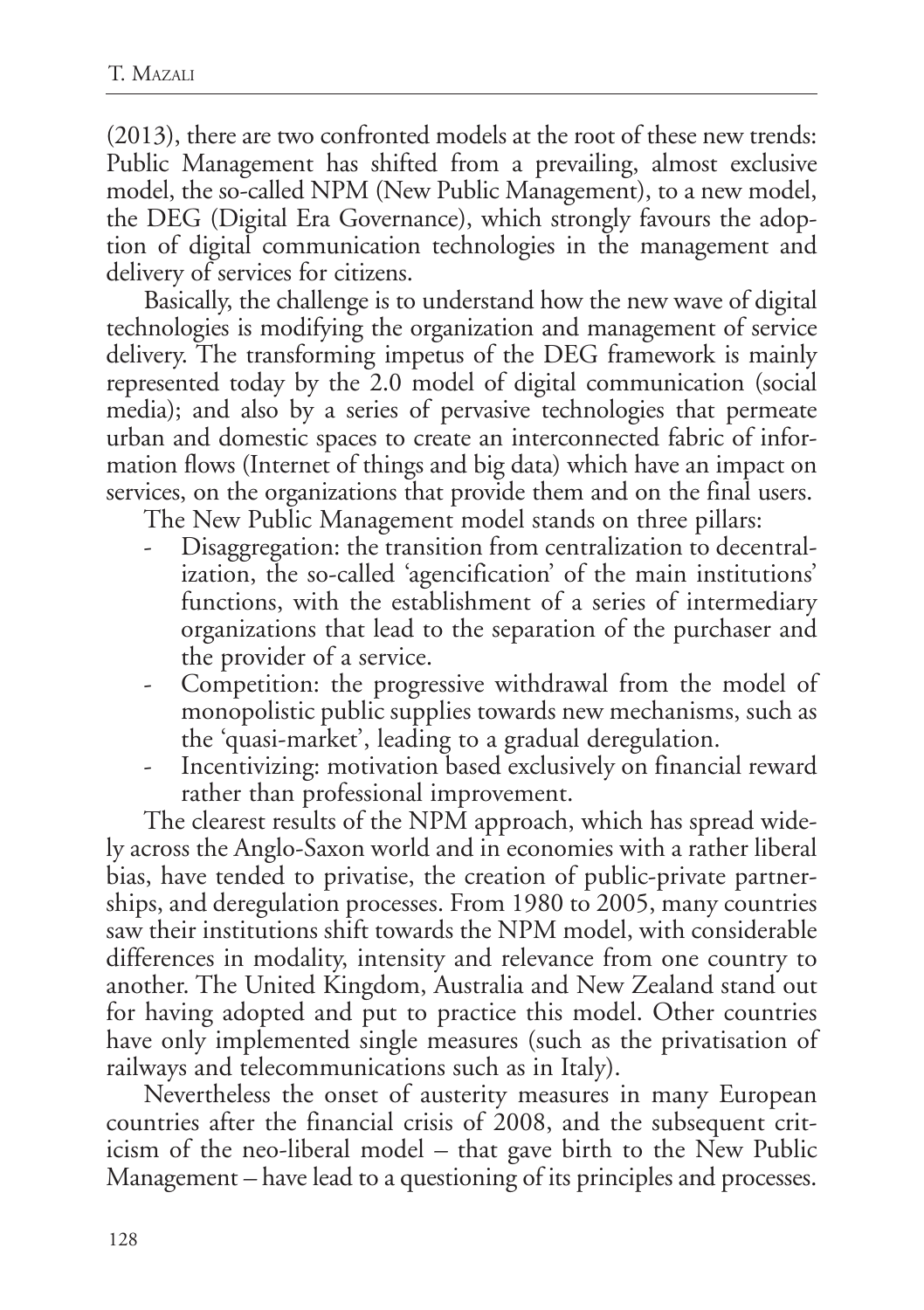In addition to the NPM model, researchers at the Oxford Internet Institute and the LSE Public Policy Group are describing a new model, partially or even openly opposed to it: a model of management based on the impulses generated by the digital media in every field of social action. The Digital Era Governance model starts in parallel with the first wave of technology, linked to ICT infrastructures, and covers the decade from 2000 to 2010. From 2010 to today, it undergoes a transformation due to the disruptive onset of the '2.0' digital communication.

The DEG model clearly shows the importance of digital transformation, as well as the need to completely reconsider macro-theories on the development and management of the public sector and the public services (Goldfinch and Wallis, 2009). It is based on two pillars:

- The organizational re-integration of service management in national governments (in favour of a disintermediation between Institutions and citizens).
- A 'holistic' approach to services based on people's needs (transition from a segmentation of the services strictly based on business logic to a reunification based on customer needs), that has led to the reunification of public services around the concept of *citizen-customer*.

## *The participatory model of IRENcollabora*

Such is the context of the Iren Group's decision to carry out a participatory project experiment in its territories. It is obviously a project that brings the Iren strategies close to the DEG model, as it sets up instruments, including digital ones, to involve local communities and thus allow the Group to: inform citizens about projects that have a significant impact on their territory (and that often lead to clashes and conflicts, as in the case of energy plants and incinerators); maintain a permanent interaction with customers and gather ideas and suggestions from citizens themselves. The goal is to stop communicating and to start involving the 'citizen-customer' in participation processes.

This approach is consistent with the identity of Iren, a multi-utility company with strong local roots, resulting from the conversion of municipal utility corporations into private entities that provide services of public interest.

This transformation also explains the 'hybrid' participatory model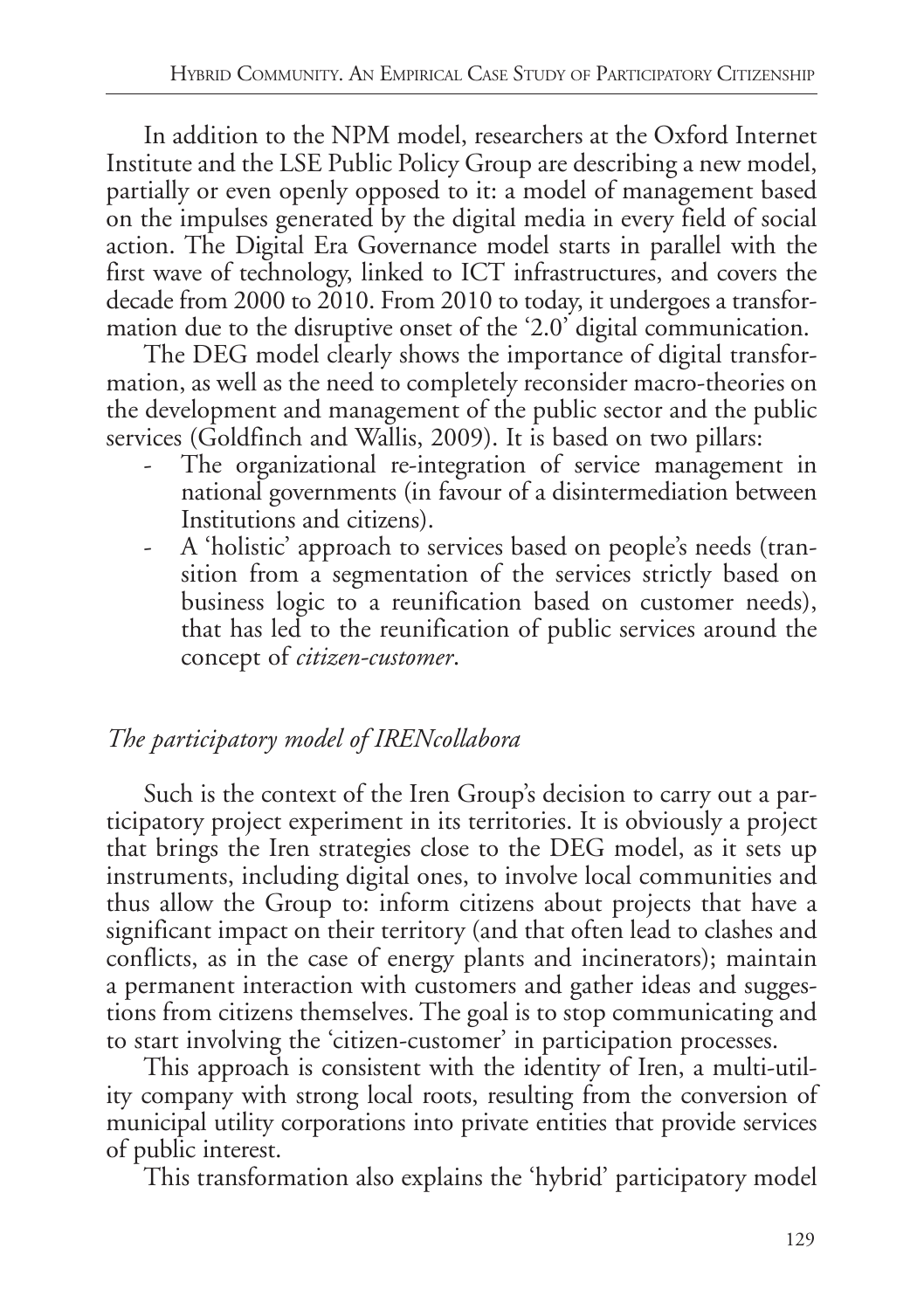adopted by IRENcollabora, which considers two types of participation for citizens, on a territorial basis: the offline format, mediated by delegates of civil society who sit at the table of a local committee; and the online format (Bakardjieva, 2015), 'disintermediated' by digital media of the digital platform irencollabora.it.

The vision that supports the IRENcollabora project *–* in its dual format of stakeholders' table and online digital platform *–* is clearly present in the digital culture of the 'smart citizen platforms', which point to three main goals: massive (and transverse) participation, empowering (increasing the level of people's awareness and providing them with tools for action), up to the ambitious objective of co-design (Laird, 1993; Enserink and Monnikhof, 2003).

This hybrid model puts to the test a particular way of governing the participatory processes, which stands halfway between a 'from the bottom up' non-regulated participation and a mediation-experts-guided participation.

IRENCollabora has chosen to offer a double approach to citizen-users. On one hand, they can use a free, non-filtered space to submit brief topics/suggestions/ideas/opinions (the 'proposals' section of the online platform). While on the other hand, they can use a 'controlled' space, restricted to complex projects, to submit projects in accordance with a format suggested by the platform (the 'projects' section of the online platform). This second channel is supervised by a territorial committee; its duty is to meet once a month, to review the online proposals and to respond to them with a constructive attitude.

Both channels *–* 'proposals' and 'projects' *–* work independently of each other. The only meeting point between the territorial committee and the digital community of citizens is the platform, by means of the committee members' compromise to analyse the submitted projects and to take action in making them achievable. The real moment of consultation/deliberation happens 'in the presence' of the stakeholders around a table, but it must be communicated via the online platform, following a principle of transparency that is essential to building trust between all agents: the multi-utility company itself, the local mediators and ordinary citizens.

IRENCollabora is an example of 'cross-genre' activism, an example of 'phygital' participation architecture, in which the language and mechanisms of ordinary citizens' bottom-up participation are guided and blended with the language and mechanisms of regulated deliberation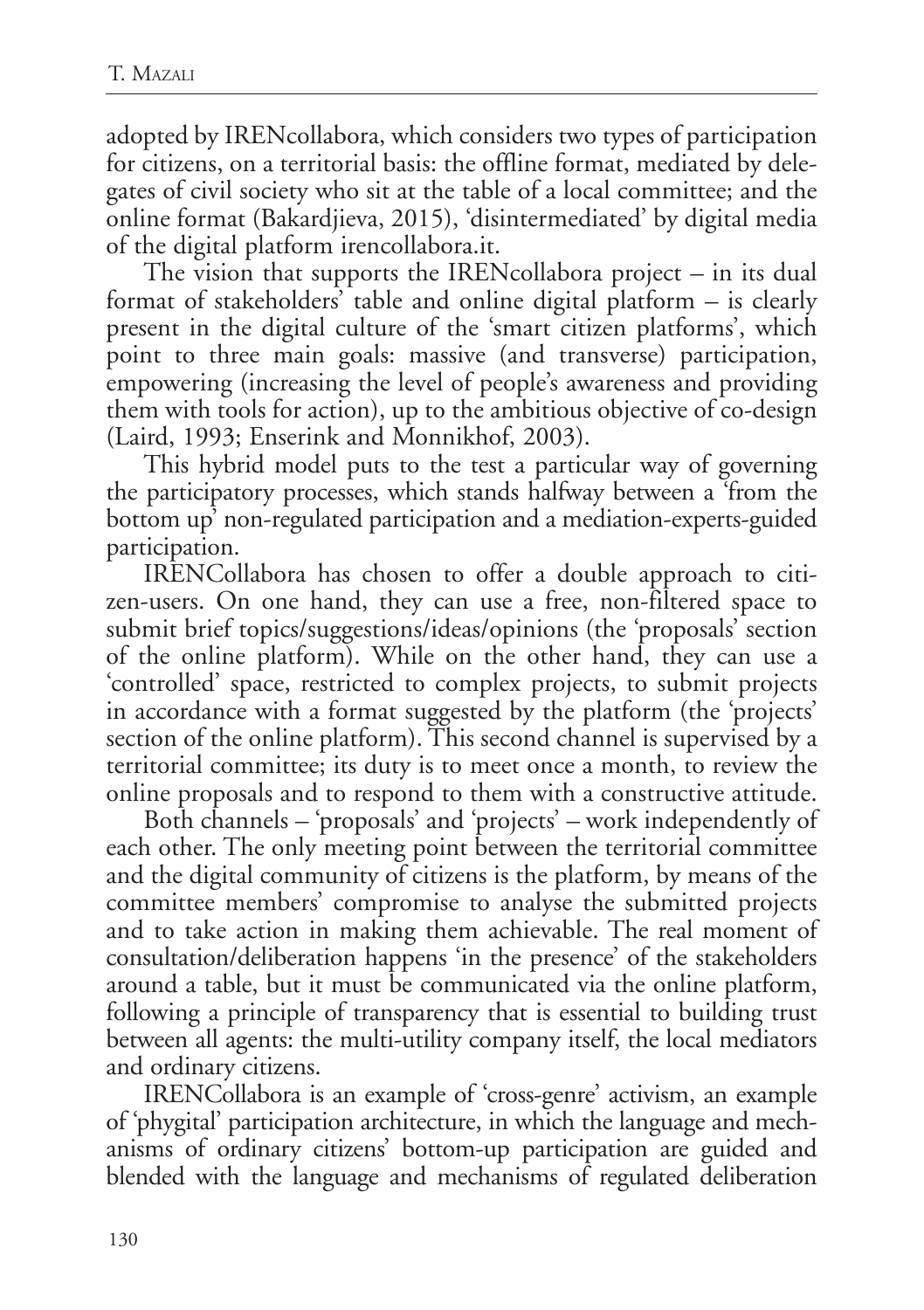processes (which include shared and compulsory rules, transparency tools, mediation, etc.).

This 'hybrid' model is therefore a courageous attempt to put together, within a single platform, two goals and instruments that usually prosper in separate communication environments: the gathering of ideas ('proposals' channel) and the co-designing of projects ('projects' channel). The first aspect has a clear low entry level (low involvement), but the second involves a motivated community (high involvement) and is 'mediated' by territorial committee members.

The moment of deliberation, which happens around the table of the territorial committee's working group, does not put an end to the participation process, it triggers instead a new cycle of the project's life, as the project shares online its releases, comments and evolution. The deliberation launches the life cycle of the online project.

The hinge, the connecting point between the offline and online participation is therefore the project; and it is the territorial committee's responsibility to support it by setting up activities for its development.

In digital 'smart citizen platforms', the goal is to have a maximum (enlarged and inclusive) participation rate with a low entry level (low effort); this does not require special abilities or previously acquired skills (technological and cognitive-cultural), but motivations; it allows to focus on the local aspect of civic engagement, in order to better orientate it towards mutually agreed solutions. The 'smart citizen platforms' model clearly relies on the concept of proactive community (Castells, 1997). It provides new channels to collaborate with and to share from the bottom up, but in parallel it questions the role of the institutions and makes them confront the crisis of the deliberative model based on representation.

IRENcollabora seems to respond to this tension by trying a third way: it cautiously experiments to unite the consultative/deliberative model of traditional representation (where the representatives of a well organized civil society act 'in the name of ...') with the typical model of the web 2.0 disintermediated digital culture (where the citizens-users, unorganized, submit proposals 'in the name of themselves').

This cautious form of mediation between two models and two cultures is indeed a form of 'hybrid' participation, that means 'hospitality', both in the sense of hosting alterity (letting oneself be contaminated by alterity) and of being hosted by otherness (putting oneself on a different decentralized perspective). The result is a participatory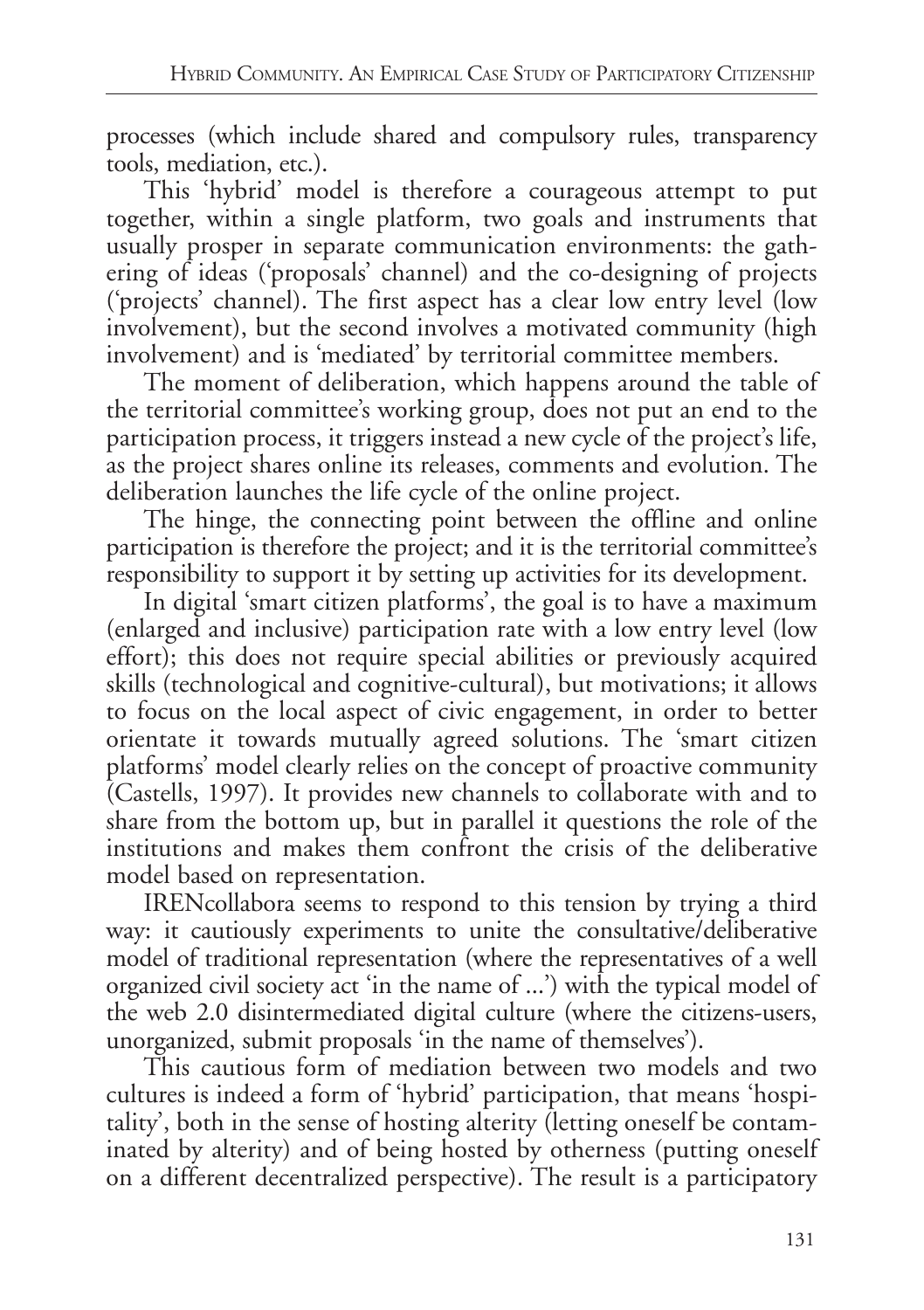environment produced by the interaction or crossbreeding of two dissimilar cultures and traditions. A hybrid model is a composition of two or more distinct 'infrastructures' (private, community, or public) that remain unique entities, but are bound together by standardised processes that enable information portability and create new shared habits.

## *The ethnographic observation. Some results to discuss*

The analysis of the IRENcollabora case has been conducted mainly with qualitative tools: observing on-site, from July 2014 to July 2015, the work of the Piacenza territorial committee; conducting in-depth interviews with all committee members (consisting of 16 community stakeholders from the Piacenza area); and quantitatively and qualitatively analysing the users and communication flows of the irencollabora.it platform.

In order to analyze the structure of the digital platform, I have used the model proposed by Pais, Peretti and Spinelli (2014: 133-134) for 'crowd' platforms dedicated to the engagement of people and ideas. This model focuses on four dimensions:

- the 'axis of personalization': the projects are between between two extreme polarities, that of the 'person', when the project is strongly characterized by its submitter, and that of the 'idea', when the focus is on the project;
- the 'axis of relationship': the projects are supported by social networks that either have 'bonding' type links (strong bonds established among people who know each other and share common interests and a high sense of belonging to the community) or 'bridging' type links (new links that started with and are due to the project);
- the 'axis of anchoring': the projects can be divided, according to their territorial involvement, between 'local' ones (bond to the specific requirements of a region) and 'global' ones (the community is international and has general interests that aim beyond territorial settlement);
- the 'axis of digitization': the project and the communities involved both act 'offline' and 'online', according to the different engagement tools set up by the project.

According to this scheme, the IRENcollabora experience of involve-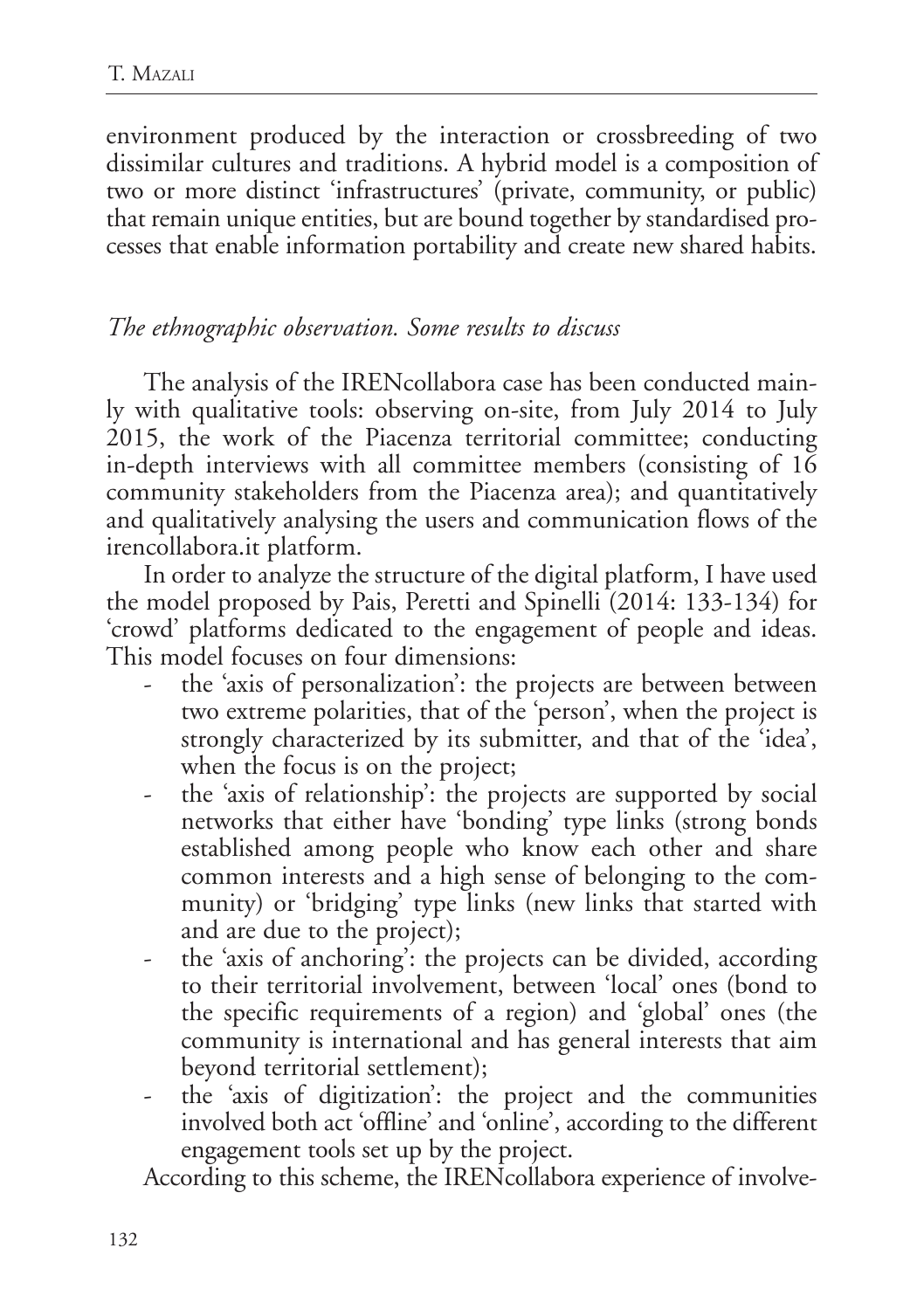ment and participation is based on the 'idea' concept. It works and takes roots on a 'local' basis, through engagement strategies that can be both 'offline' (the territorial committee) and 'online' (the web platform). When it comes to the type of relationships, it shifts along the 'bonding-bridging' continuum: IRENcollabora has very strong local/regional roots and therefore points to bonding type relationships; it has nevertheless the ambition to expand its community of reference, and tries to render 'general' the local interests of the different territories where new committees appear.

The platform was publicly launched in the fall of 2014, by means of a traditional press campaign in print media. The promotional campaign had a territorial basis, which took advantage of the territorial committee members (first from Piacenza, later from the other cities involved) to trickle down information on the existence and usage of the platform to their own communities (the 'snowball' model).

Throughout the platform's first year, the Piacenza committee had to encourage and manage most of the projects currently in progress, which is an obvious sign of the difficulties in involving ordinary citizens in the online participatory process. One year after its inception, only 9 proposals (the channel freely available to the citizens) had been shared, whereas 7 projects (the channel mediated by the territorial committee) had been proposed, almost always from the stakeholders' table.

For analysis of the online platform's participatory model, we shall again borrow a basic model from Pais, Peretti and Spinelli (2014): the activation model for 'crowdfunding' in social networks. It analyzes the ability to activate three related spheres: the involvement of strong ties (Granovetter, 1973); the involvement of the weaker bonds thanks to the strong ones that act as bridges encouraging the transmission of information to people who are two or more degrees away from the proponent; and the creation of new bonds, through the mobilization of strangers.

IRENcollabora is currently at the first stage of involvement. It has brought together a community of people that are close to the first proponents and that mainly belong to the associations and organizations included in the territorial committee. The committee members sit at the decision table not as single individuals-citizens, but as representatives of separate communities, the civil society groups of the territory. This makes it more difficult to transition directly from the first level (strong ties) to the second level (weak ties) of involvement, a thing that would instead be much easier in the case of horizontal communication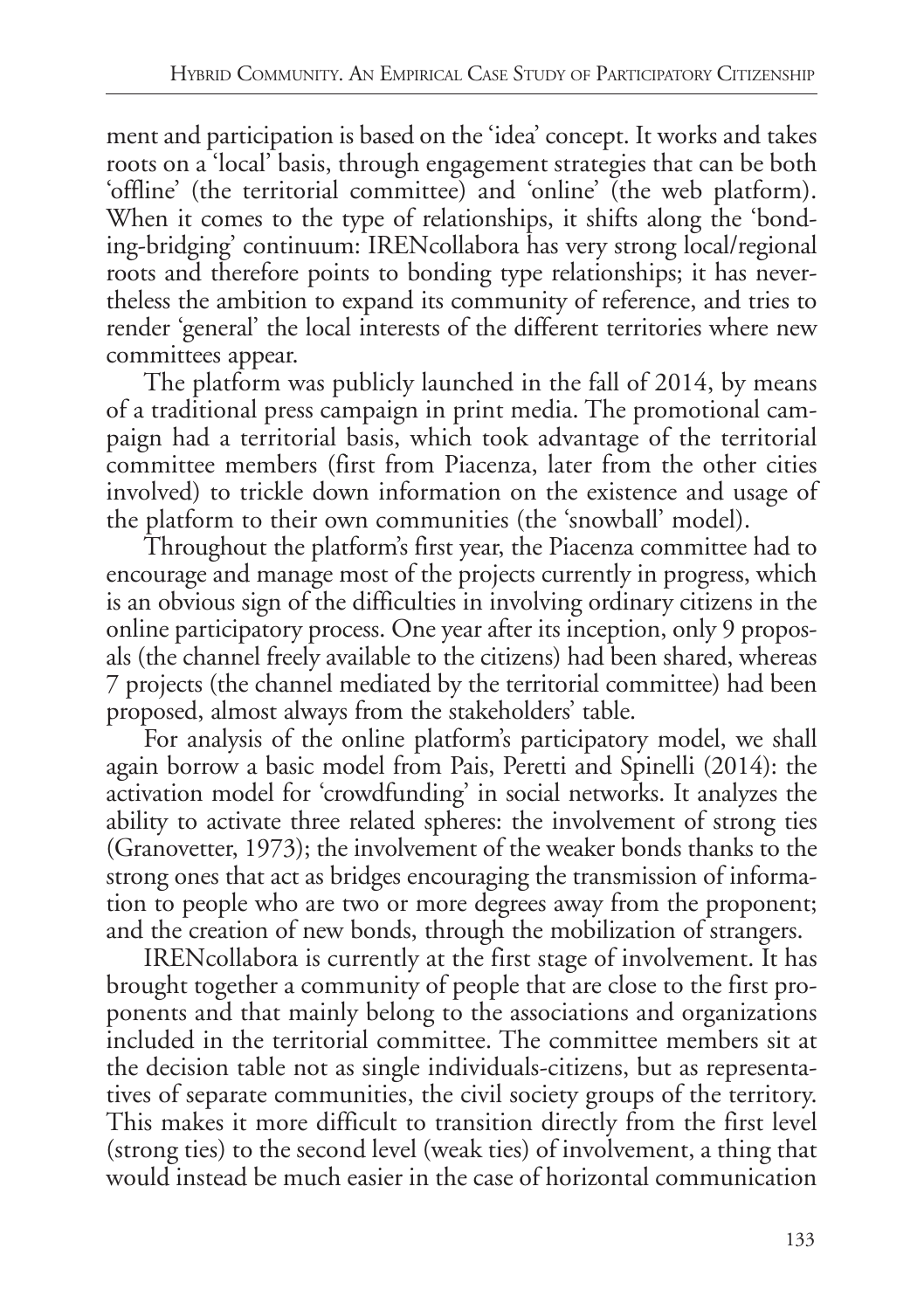between peers.

In terms of digital participation, the difficulty in creating a critical mass of actively involved users is probably due to the hybrid model itself, which puts together a vertical dynamic (that follows the course of action and the channels of traditional representation, by means of the territorial committee) and a horizontal dynamic subordinated in the ways and habits of digital participatory platforms.

The two trends need time to find a common path. In fact, the ethnographic observation has revealed the difficult transition from passive to proactive attitudes among territorial committee members. During the first year of the project, all slowly changed *–* some more, some less *–* their initial attitudes of resistance: resistance against the new mode of governance that they were called to create, and also against the digital environment that they were not able to avoid and which they had to learn (in order to present their proposals).

The solution to overcoming such resistance was the determined use of a 'learning by doing' approach. Working subgroups were created, divided by themes and by the single projects launched on the platform. In this way, every member spent time and resources giving shape to the project that they had voluntarily taken over.

The digital realm is, above all, a 'practice. Change cannot happen by means of ideologies or a-priori choices. Instead it requires that people pragmatically get their hands dirty. It is the 'by doing' aspect that produced changes, however small, in the habits of social mediators groups (stakeholders representing civil and political society). IRENcollabora is a smart citizen platform and its uniqueness lies in its attempt to bring together two space-time dimensions: the long and slowly flowing tempo of the offline world and its representative system, and the brief and hectic tempo of online participation. The project makes the organised subject (the socially involved stakeholder) act as a trigger of participation, including digital participation.

All this effort certainly seems in contradiction with the culture of 'networked individualism' (Welmann, 2001) generated by the spread of the Internet which 'facilitates personal communities that supply the essentials of community separately to each individual: support, sociability, information, social identities, and a sense of belonging'. A culture in which 'the person, rather than the household or group, is the primary unit of connectivity' (Welmann *et al*., 2003).

IRENcollabora is a participatory experiment that struggles to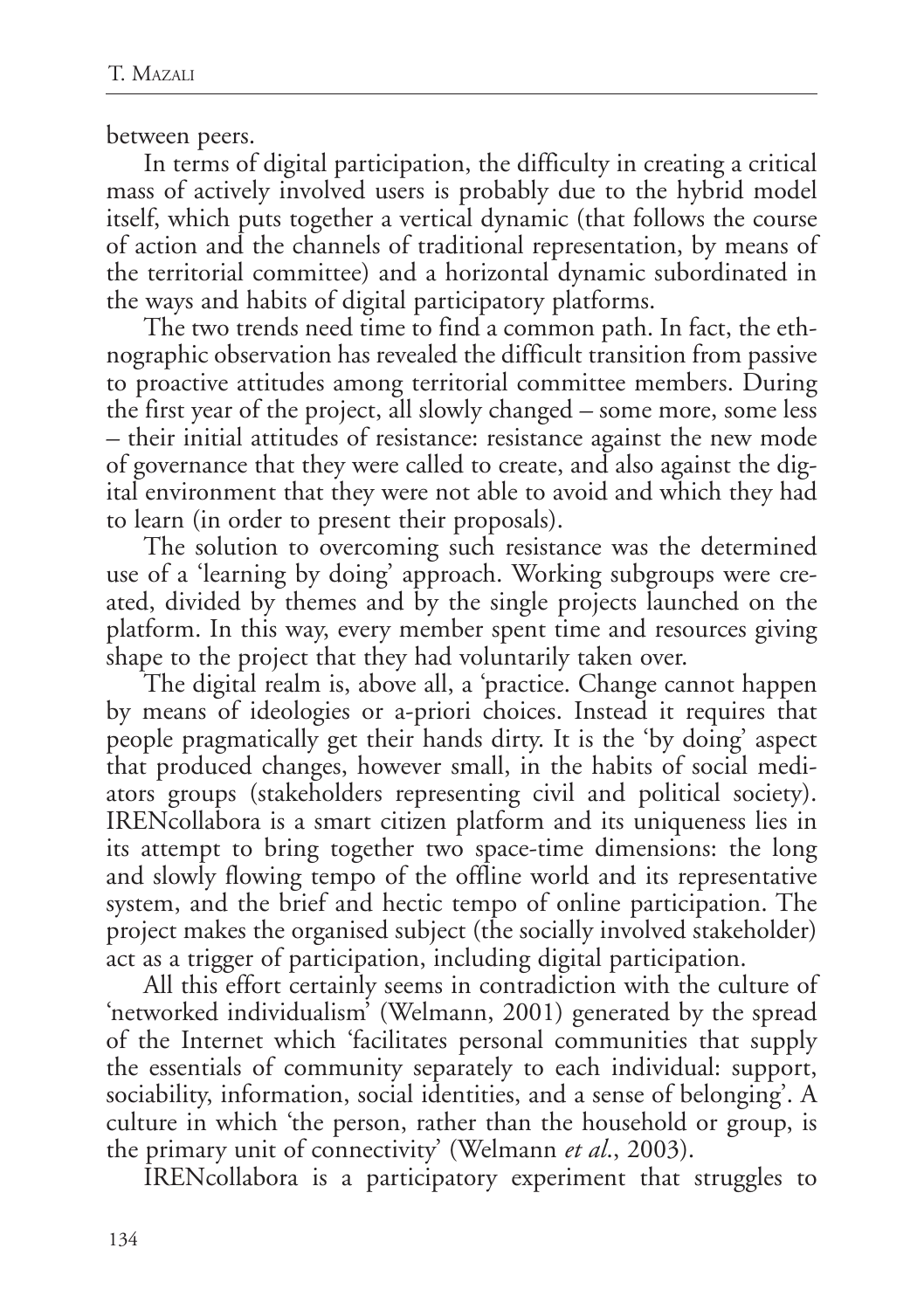launch bottom-up participation among ordinary citizens, but it may certainly have a serious impact on the practices of the social mediators involved in the project, for whom irencollabora.it really seems like a different 'technology of self-mediation', a new 'mediation opportunity structure', 'the tools through which a social movement becomes self-conscious' (Cammaerts, 2012; 2015).